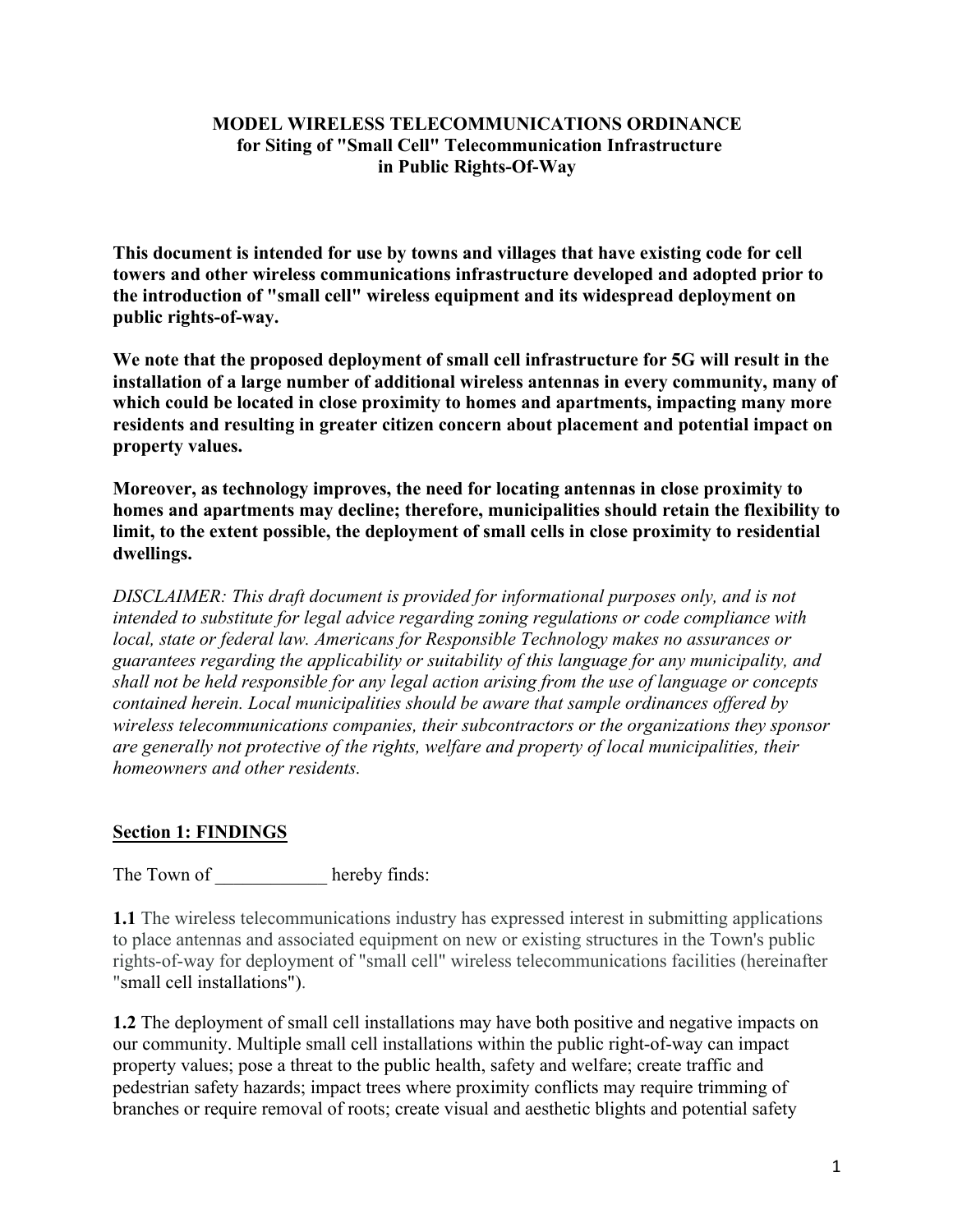concerns from excessive size, height, weight, noise or lack of camouflaging which negatively impact the quality and character of the Town.

**1.3** The Town currently regulates all wireless telecommunications facilities in the public rightof-way through a zoning and permit process. The Town's existing code has not been updated to reflect current telecommunications trends or necessary legal requirements. Further, the existing code provisions were not specifically designed to address the unique legal and practical issues that arise in connection with multiple small cell installations deployed in the public rights-ofway.

**1.4** Federal regulations have changed substantially since the Town last updated its code regarding wireless telecommunications facilities. A recent FCC Order suggests that all local jurisdictions comply with various rules and recommendations on the exercise of local aesthetic, zoning, public works, and fee schedules when dealing with small cell installations. Thus the Town is in clear need of its own updated regulations for small cell installations in the public right-of-way given the number of anticipated applications and new legal timelines during which the Town must act.

**1.5** The Town recognizes its responsibilities under the federal Telecommunications Act of 1996 and state law, and believes that it is acting consistent with the current state of the law in ensuring that development activity does not endanger public health, safety, or welfare. The Town intends this Ordinance to ensure that the installation, augmentation and relocation of small cell installations in the public rights-of-way are conducted in such a manner as to lawfully balance the legal rights of applicants under the federal Telecommunications Act and (*insert applicable State code*) with the rights, safety, privacy, property and security of residents of the Town.

**1.6** This chapter is not intended to, nor shall it be interpreted or applied to: (1) prohibit or effectively prohibit any wireless telecommunications service provider's ability to provide wireless services; (2) prohibit or effectively prohibit any entity's ability to provide any interstate or intrastate telecommunications service; (3) unreasonably discriminate among providers of functionally equivalent services; (4) deny any request for authorization to place, construct or modify wireless telecommunications service facilities on the basis of environmental effects of radio frequency emissions so long as such wireless facilities comply with the FCC's regulations concerning such emissions; (5) prohibit any collocation or modification that the Town may not deny under federal or state law; or (6) otherwise authorize the Town to preempt any applicable federal or state law.

**1.7** Based on the foregoing, the Town (*Board, Selectmen or other governing body*) finds and determines that the preservation of public health, safety and welfare requires that this Ordinance be enacted and be effective immediately upon adoption.

NOW, THEREFORE, the Town of [*insert name of municipality*] does ordain as follows: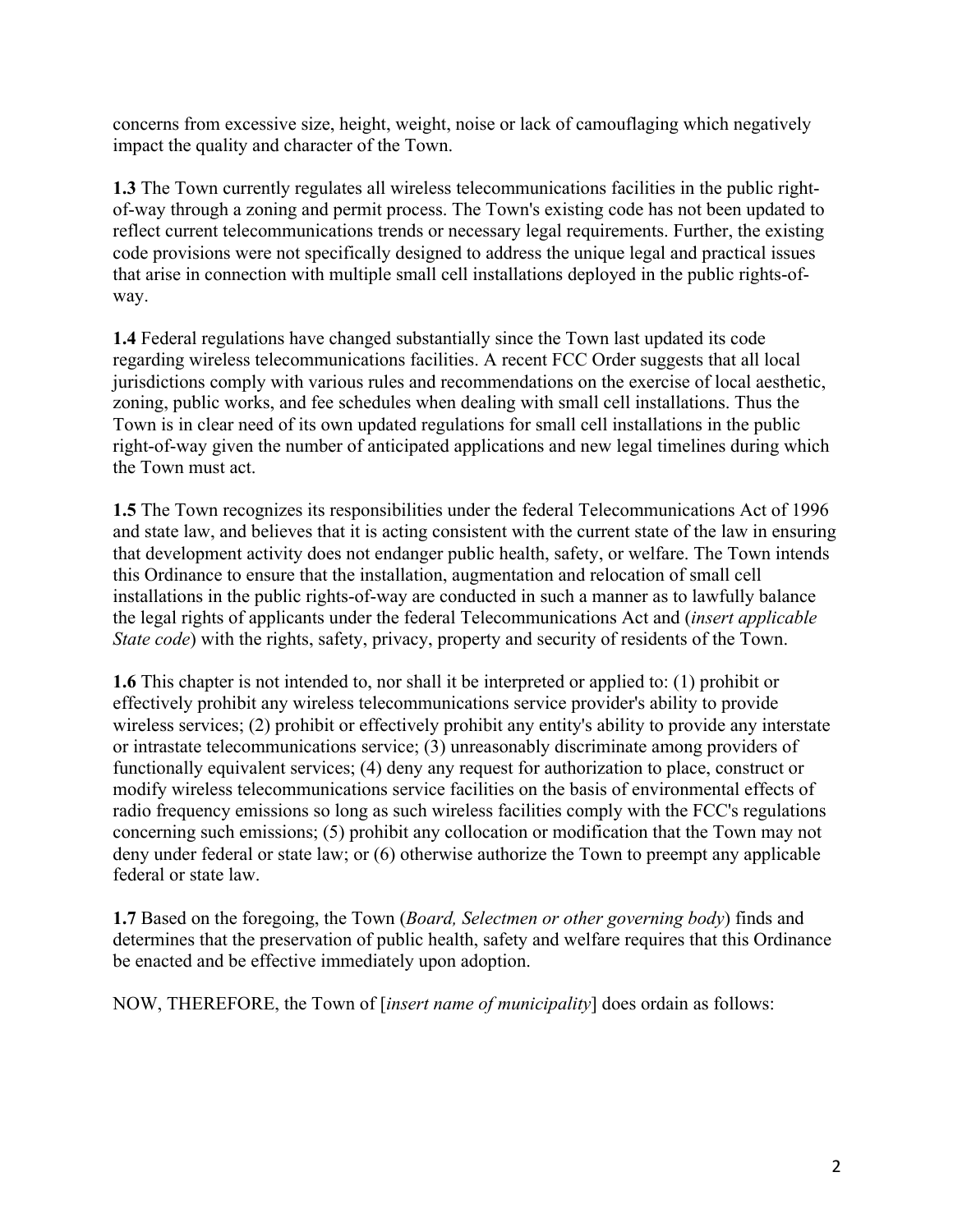#### **Section 2: DEFINITIONS**

**"Co-Located Small Cell Installation"** means a single telecommunication tower, pole, mast, cable, wire or other structure supporting multiple antennas, dishes, transmitters, repeaters, or similar devices owned or used by more than one public or private entity.

**"Exempted Telecommunications Facility"** includes, but is not limited to, the following unless located within a recognized Historic District:

 a. A single ground or building mounted receive-only radio or television antenna including any mast, for the sole use of the tenant occupying the residential parcel on which the radio or television antenna is located; with an antenna height not exceeding twenty-five feet;

 b. A ground or building mounted citizens band radio antenna, including any mast, if the height (post and antenna) does not exceed thirty-five feet;

 c. A ground, building, or tower mounted antenna operated by a federally licensed amateur radio operator as part of the Amateur Radio Service, if the height (post and antenna) does not exceed thirty-five feet;

 d. A ground or building mounted receive-only radio or television satellite dish antenna, which does not exceed thirty-six inches in diameter, for the sole use of the resident occupying a residential parcel on which the satellite dish is located; provided the height of said dish does not exceed the height of the ridgeline of the primary structure on said parcel.

 e. Mobile services providing public information coverage of news events of a temporary nature.

 f. Hand-held devices such as cell phones, business-band mobile radios, walkie-talkies, cordless telephones, garage door openers and similar personal-use devices.

 g. Government-owned and operated receive and/or transmit telemetry station antennas for supervisory control and data acquisition (SCADA) systems for water, flood alert, traffic control devices and signals, storm water, pump stations and/or irrigation systems, with heights not exceeding thirty-five feet.

 h. Town-owned and operated antennae used for emergency response services, public utilities, operations and maintenance if the height does not exceed seventy feet.

 i. Telecommunication facilities less than fifty feet in height, in compliance with the applicable sections of this chapter, located on a parcel owned by the Town and utilized for public and/or quasi-public uses where it is found by the Town Board to be compatible with the existing uses of the property and serving the public interest.

 j. Telecommunication facilities, including multiple antennas, in compliance with the applicable sections of this chapter, located on an industrial parcel and utilized for the sole use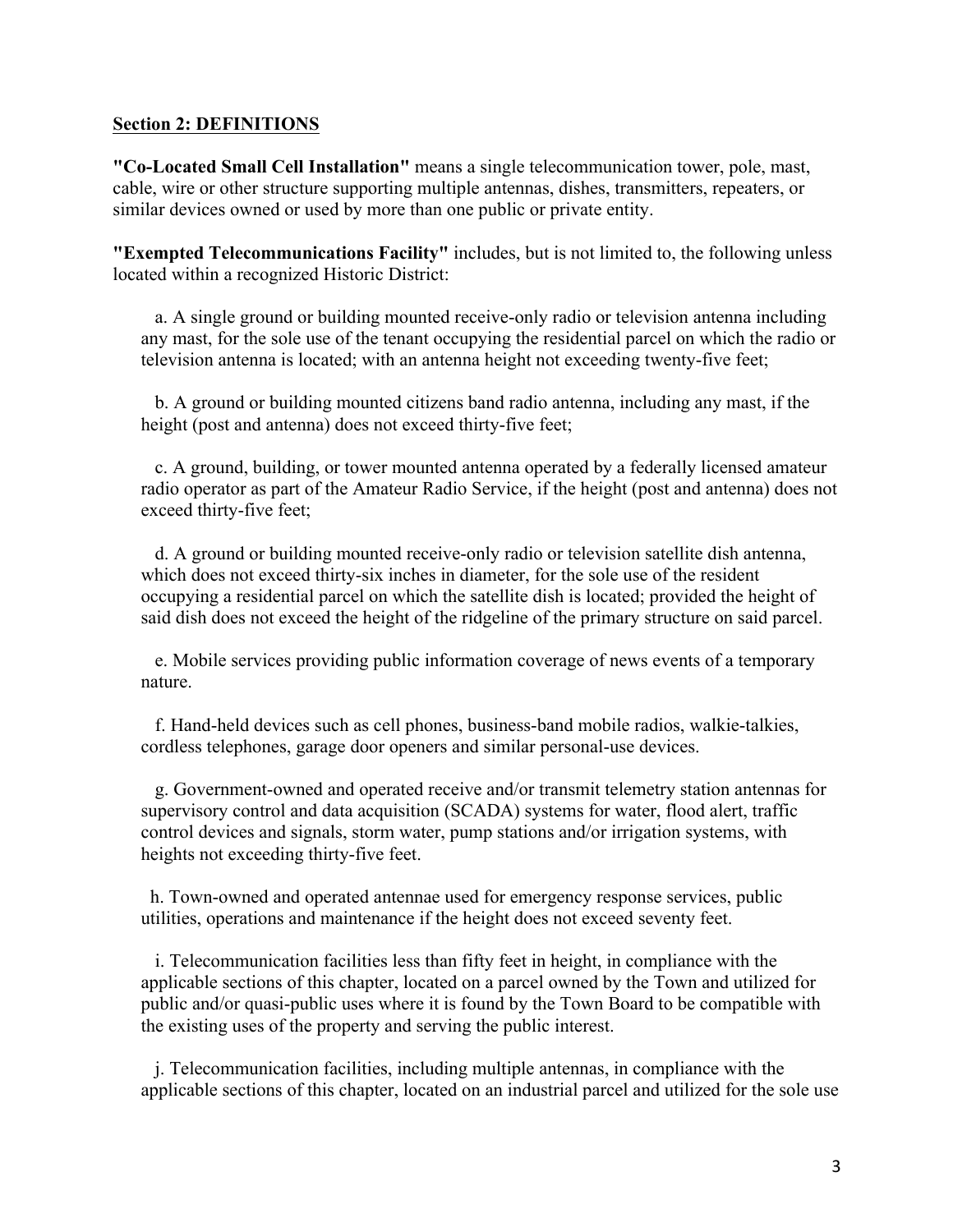and purpose of a research and development tenant of said parcel, where it is found by the planning director to be aesthetically compatible with the existing and surrounding structures.

**"Major Telecommunications Facility"** means telecommunication towers, poles or similar structures greater than 50 feet in height, including accessory equipment such as transmitters, repeaters, microwave dishes, horns, and other types of equipment for the transmission or receipt of such signals, as well as support structures, equipment buildings and parking areas.

**"Public Right of Way"** means the area on, below, or above property that has been designated for use as or is used for a public roadway, highway, street, sidewalk, alley or similar purpose, and for purposes of this Chapter shall include Public Utility Easements, but only to the extent the Town has the authority to permit use of the area for this purpose. The term does not include a federal interstate highway or other areas that are not within the legal jurisdiction, ownership or control of the Town.

**"Small Cell Installation"** means all equipment required for the operation and maintenance of so-called "small cell" wireless communications systems that transmit and/or receive signals but are not "Major Telecommunications Facilities," including antennas, microwave dishes, power supplies, transformers, electronics, and other types of equipment required for the transmission or receipt of such signals.

# **Section 3: PERMITTING PROCESS**

**3.1 Permit Required.** No small cell installation shall be constructed, erected, modified, mounted, attached, operated or maintained within the Town on or within any public right-of-way without the issuance of a permit. No approval granted under this chapter shall confer any exclusive right, privilege, license or franchise to occupy or use the public right-of-way of the Town for delivery of telecommunications services or any other purpose.

**3.2 Application Content.** All permit applications must include:

- A. Detailed site and engineering plans for each proposed small cell installation, including all associated equipment necessary for its operation;
- B. A master plan showing the geographic service area for the proposed small cell installation(s), and all of applicant's existing, proposed and anticipated installations in the Town;
- C. Photographs of proposed facility equipment;
- D. Visual impact analyses with photo simulations;
- E. Certification by a certified radio-frequency engineer that the small cell installation will be in compliance with the FCC standards for RF emissions as they relate to the general public, including aggregate emissions for all co-located equipment;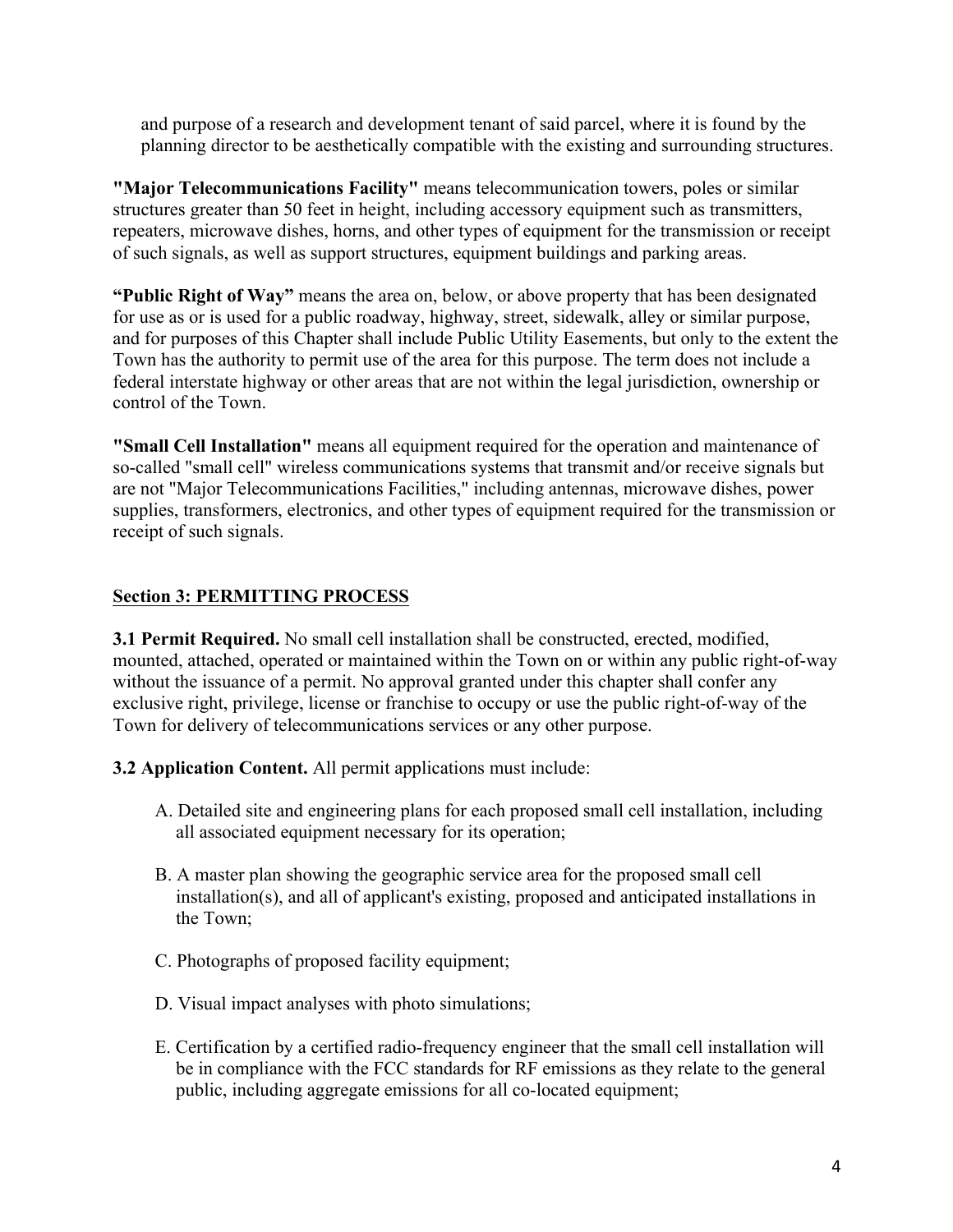- F. Certification that the applicant has a right under state law to install wireless telecommunications facilities in the public right-of-way;
- G. Documentation demonstrating a good faith effort to locate the small cell installation in accordance with the preferred provisions of this chapter;
- H. Documentation that owners of all properties within 500 feet of the proposed small cell installation have been notified in writing via certified mail of the proposed installation, including its exact location;
- I. An executed indemnification agreement as set forth in section 3.6 hereof.

**3.3 Application Fee.** The Town shall assess a per-installation fee of *(See Note 1)* to cover the Town's costs of processing, reviewing, evaluating, conducting a public hearing, and other activities involved in consideration of the application, and conducting oversight of the construction of the small cell installation to ensure compliance with zoning requirements.

**3.4 Consultant Fee.** The Town shall have the right to retain an independent technical consultant to assist the Town in its review of the application. The reasonable cost of the review shall be paid by the applicant.

**3.5 Compliance Bond.** Upon approval of the application, the Permittee shall be required to post a bond in the amount of \$50,000 for each small cell installation, such bond to be held and maintained during the entire period of Permittee's operation of each small cell installation in the Town as a guarantee that no such installation, including any co-located equipment, exceeds or will exceed the allowable FCC limits for RF radiation exposure to the general public as determined by a qualified independent RF engineer under Section 3.7.2 hereof.

**3.6 Indemnification.** Permittee shall provide an executed agreement in the form provided by the Town, pursuant to which Permittee agrees to defend, hold harmless and fully indemnify the Town, its officers, employees, agents, attorneys, and volunteers, from (i) any claim, action or proceeding brought against the Town or its officers, employees, agents, or attorneys to attack, set aside, void, or annul any such approval of the Town or (ii) a successful legal action brought against the Town for loss of property value or other harm caused by the placement or operation of a small cell installation. This indemnification agreement shall be in a form acceptable to the Town Attorney and shall include, but not be limited to, damages, fees and/or costs awarded against the Town, if any, and cost of suit, attorney's fees, and other costs, liabilities and expenses incurred in connection with such proceeding whether incurred by the Permittee, the Town and/or the parties initiating or bringing such proceeding. The agreement shall also include a provision obligating the Permittee to indemnify the Town for all of the Town's costs, fees and damages which the Town incurs in enforcing the indemnification provisions of this Section.

### **3.7 Annual Re-certification.**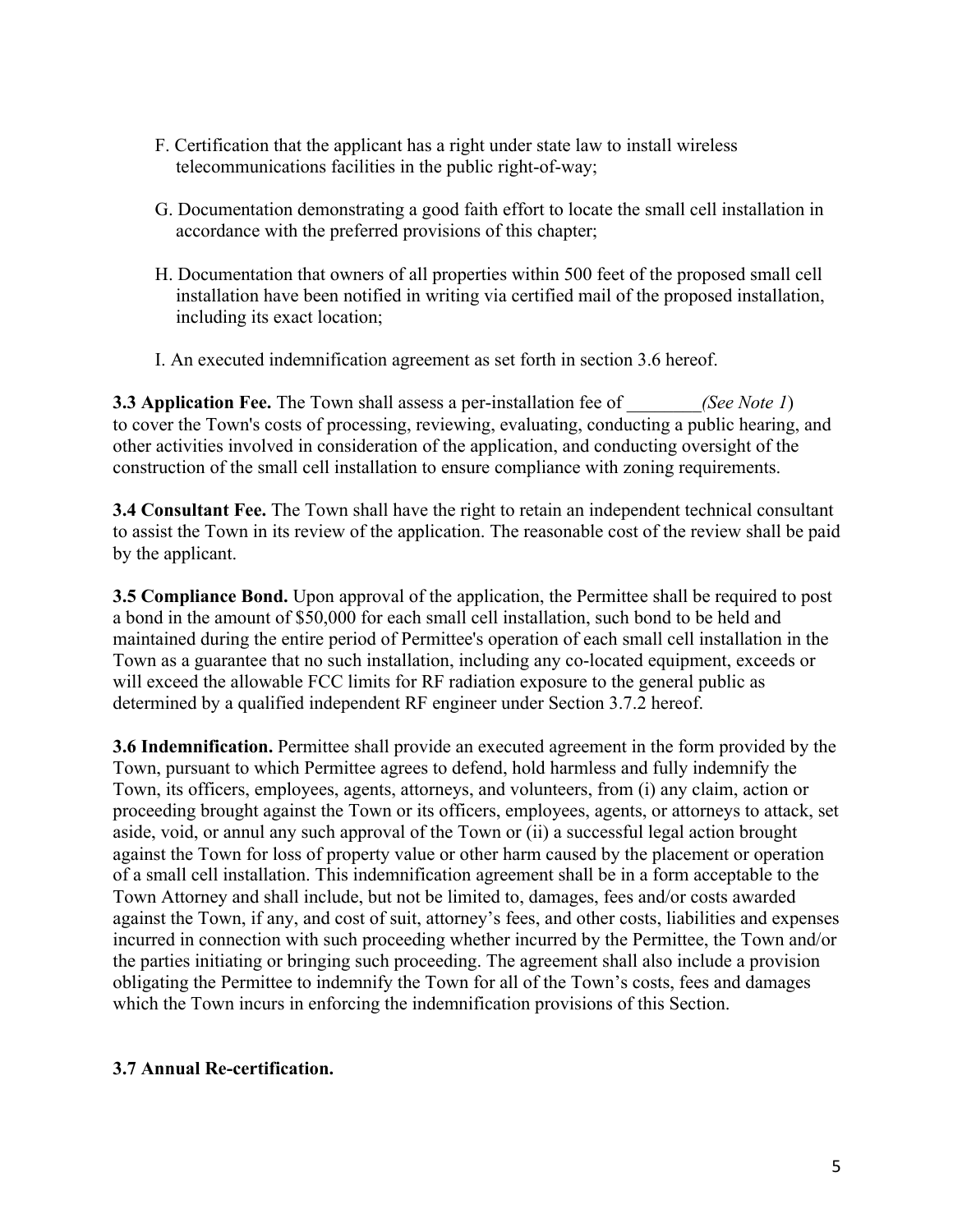**3.7.1** Each year, commencing on the first anniversary of the issuance of the permit, the Permittee shall submit to the Town an affidavit which shall list all active small cell wireless installations it owns within the Town by location, certifying that (1) each active small cell installation is covered by liability insurance in the amount of \$2,000,000 per installation, naming the Town as additional insured; and (2) each active installation has been inspected for safety and found to be in sound working condition and in compliance with all federal safety regulations concerning RF exposure limits.

**3.7.2** The Town shall have the right to employ a qualified RF engineer to conduct an annual random and unannounced test of the Permittee's small cell wireless installations located within the Town to certify their compliance with all FCC radio-frequency emission limits as they pertain to exposure to the general public. The reasonable cost of such tests shall be paid by the Permittee.

**3.7.3** In the event that such independent tests reveal that any small cell installation or installations owned or operated by Permittee or its Lessees, singularly or in the aggregate, is emitting RF radiation in excess of FCC exposure guidelines as they pertain to the general public, the Town shall notify the Permittee and all residents living within 1500 feet of the small cell installation(s) of the violation, and the Permittee shall have forty-eight (48) hours to bring the small cell installation(s) into compliance. Failure to bring the small cell installation(s) into compliance shall result in the forfeiture of all or part of the Compliance Bond, and the Town shall have the right to require the removal of such installation(s), as the Town in its sole discretion may determine is in the public interest.

**3.7.4** Any small cell wireless installation which is no longer in use shall be removed by the Permittee within 30 days of being taken out of use.

**3.7.5** Any small cell wireless installation which is not removed within 30 days after being listed as no longer in use in the annual re-certification affidavit shall be subject to a fine of \$100/day until such installation is removed.

**3.7.6** Where such annual re-certification has not been properly or timely submitted, or equipment no longer in use has not been removed within the required 30-day period, no further applications for small cell wireless installations will be accepted by the Town until such time as the annual re-certification has been submitted and all fees and fines paid.

**3.8 Non-Permitted Installations** Any small cell installation constructed, erected, modified or enhanced prior to the issuance of a site-specific permit from the Town shall be removed prior to the submission of any other application. No application for a small cell installation shall be considered, and no so-called "shot clock" for approval shall commence, while such unauthorized installations remain.

## **Section 4: LOCATION AND CONFIGURATION PREFERENCES**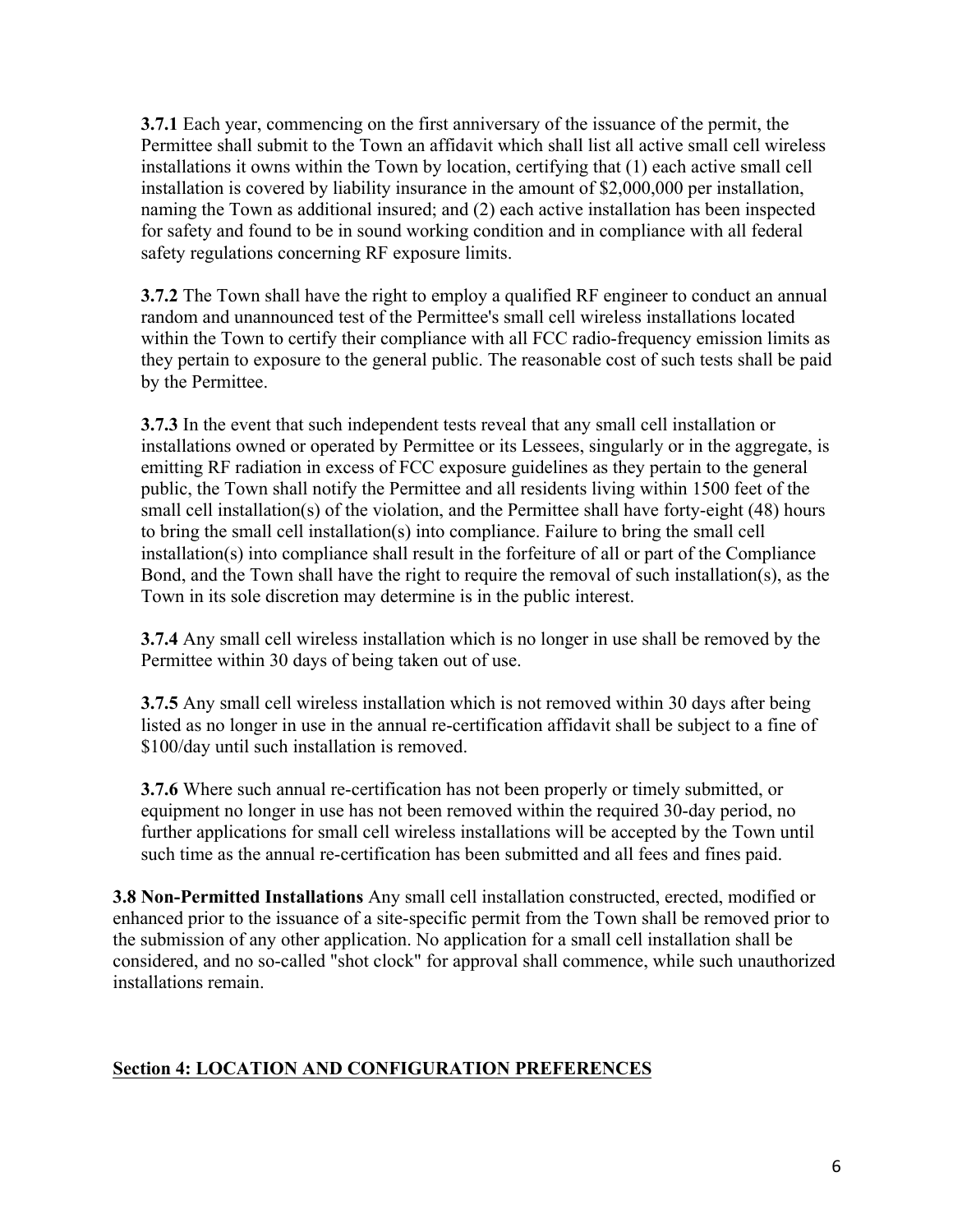**4.1 Siting Guidelines.** The purpose of this section is to provide guidelines to applicants and the reviewing authority regarding the preferred locations and configurations for small cell installations in the Town, provided that nothing in this section shall be construed to permit a small cell installation in any location that is otherwise prohibited by this ordinance or any other section of the Town code.

**4.2 Order of preference - Location.** The order of preference for the location of small cell installations in the Town, from most preferred to least preferred, is:

- 1. Industrial zone
- 2. Commercial zone
- 3. Mixed commercial and residential zone
- 4. Residential zone

(*See Note 2*)

# **Section 5: INSTALLATION SPECIFICATIONS**

**5.1.** The Permittee must construct, install and operate the small cell installation in strict compliance with the plans and specifications included in the application.

**5.2.** Where feasible, as new technology becomes available, the Permittee shall replace larger, more visually intrusive facilities with smaller, less visually intrusive facilities, after receiving all necessary permits and approval required by the Town.

**5.3.** The Permittee shall submit and maintain current at all times basic contact and site information on a form to be supplied by the Town. The Permittee shall notify the Town of any changes to the information submitted within seven days of any change, including the name or legal status of the owner or operator.

**5.4.** At all times, all required notices and signs shall be posted on the site as required by the FCC and state law, and as approved by the Town. The location and dimensions of a sign bearing the emergency contact name and telephone numbers shall be posted pursuant to the approved plans.

**5.5.** The Permittee shall maintain current at all times liability and property insurance for each small cell installation in the Public Right of Way in the amount of \$2,000,000 (Two Million dollars) naming the Town as additional insureds.

**5.6.** The proposed small cell installation shall have an adequate fall zone to minimize the possibility of damage or injury resulting from pole collapse or failure, ice fall or debris fall, and to avoid or minimize all other impacts upon adjoining properties.

**5.7.** Every effort shall be made to locate small cell installations no less than 1500 feet away from the Permittee's or any Lessee's nearest other small cell installation, or within feet of any permanent residential dwelling. (*See Note 3*)